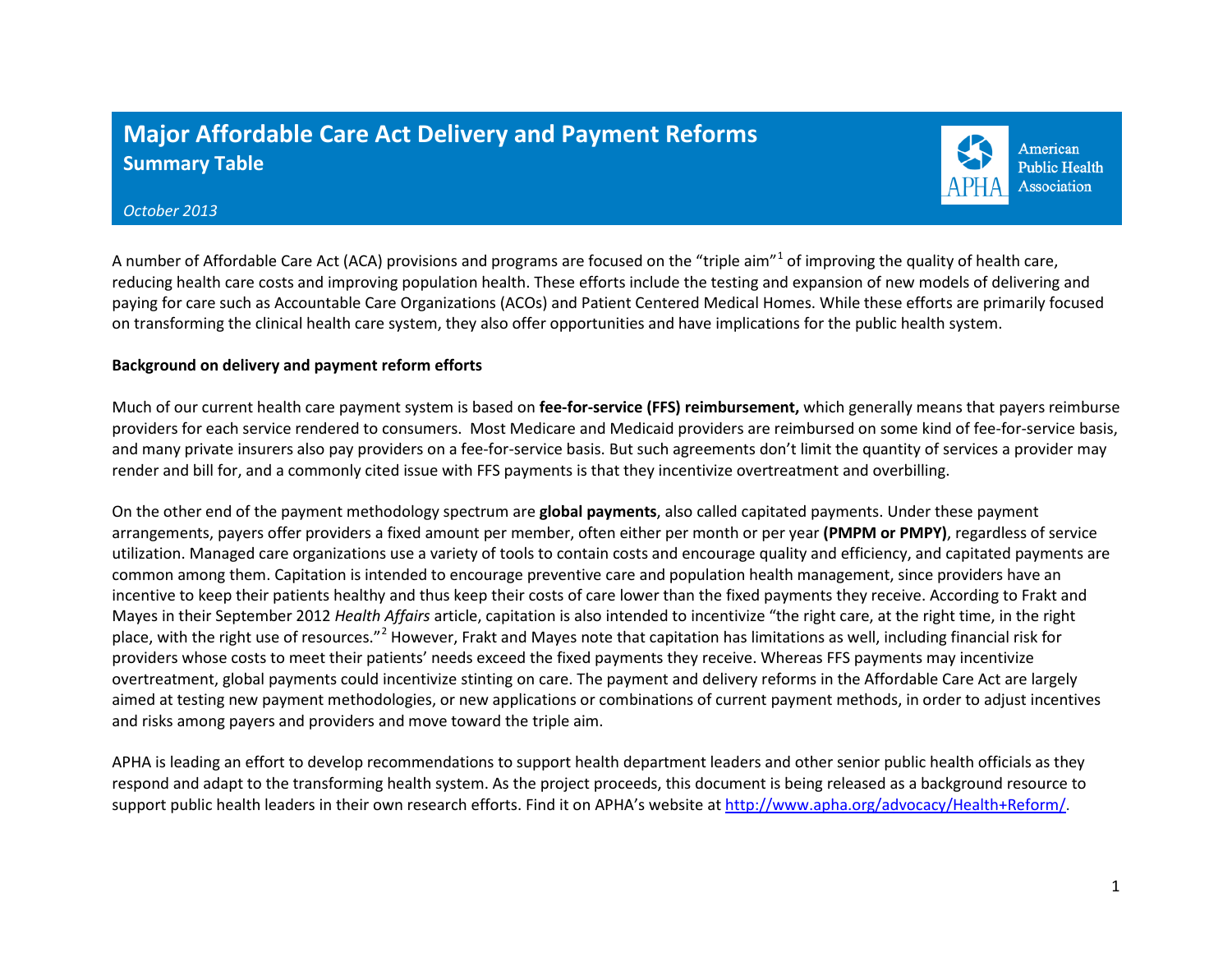## **Major Affordable Care Act Delivery and Payment Reforms (listed by category)**

Jump to: [Accountable Care Organizations \(ACOs\)](#page-1-0) • [Patient Centered Medical Homes \(PCMHs\)](#page-2-0) • Health [Care Innovation Awards](#page-3-0) • State [Innovation Models \(SIMs\)](#page-3-1) • [Pay-for-Performance \(P4P\) Programs](#page-4-0) • [Bundled Payments for Care Improvement Initiative](#page-4-1) • [Partnership for Patients](#page-5-2)

Categories or general models of delivery and payment reform efforts are listed in light blue rows. Subcategories or specific examples are listed in white rows. Not all categories have subcategories. Also note: this chart focuses on delivery and payment reforms that are likely to be most relevant for the public health system. It is not a comprehensive list of all such reforms.

<span id="page-1-0"></span>

| <b>Reform model</b>                                                                                                                           | <b>Summary</b>                                                                                                                                                                                                                                | Authority/<br>administration            | Participants/<br>scope                                                                                                                                                                                              | Funding/<br>duration                                                                                       |
|-----------------------------------------------------------------------------------------------------------------------------------------------|-----------------------------------------------------------------------------------------------------------------------------------------------------------------------------------------------------------------------------------------------|-----------------------------------------|---------------------------------------------------------------------------------------------------------------------------------------------------------------------------------------------------------------------|------------------------------------------------------------------------------------------------------------|
| <b>Accountable Care</b><br><b>Organizations</b><br>$(ACOs)^{3, 4}$                                                                            | Networks of providers that coordinate care<br>for patient populations. ACOs receive<br>bonuses for meeting quality and cost<br>targets (and in some cases, incur penalties<br>for not meeting targets).                                       | See subprograms.                        | See subprograms.                                                                                                                                                                                                    | See subprograms.                                                                                           |
| o Medicare Shared<br><b>Savings Program</b><br>$(MSSP)^{5,6,7}$<br>o One-sided risk<br>o Two-sided risk<br>o Advanced<br>Payment <sup>®</sup> | Different options for new and intermediate<br>ACOs (one- and two-sided risk models) as<br>well as rural and other practices that are<br>interested in starting an ACO but need help<br>in initiating the process (Advanced<br>Payment model). | ACA § 3022.<br>Administered by<br>CMMI. | Payer: Medicare fee-for-<br>service (FFS).<br><b>Providers: Physicians,</b><br>hospitals, others. 220 ACOs.<br>Population: 2.4 million<br>Medicare patients, including<br>650,000 in the Advanced<br>Payment model. | \$175 million.<br>First ACOs<br>announced in<br>2012, more in<br>2013. Funded at<br>least through<br>2014. |
| o Pioneer ACO<br>Model $9, 10, 11, 12$                                                                                                        | Greater rewards and risks for more<br>advanced ACOs; ACOs must also contract<br>with private insurers and Medicaid.                                                                                                                           | ACA § 3021.<br>Administered by<br>CMMI. | Payer: Medicare FFS.<br>Providers: Physicians,<br>hospitals, others. 32 ACOs<br>originally, 23 continuing.<br>Population: 669,000 Medicare<br>patients.                                                             | \$77 million.<br>Three to five<br>years: Jan 2012-<br>2015, optional to<br>2017.                           |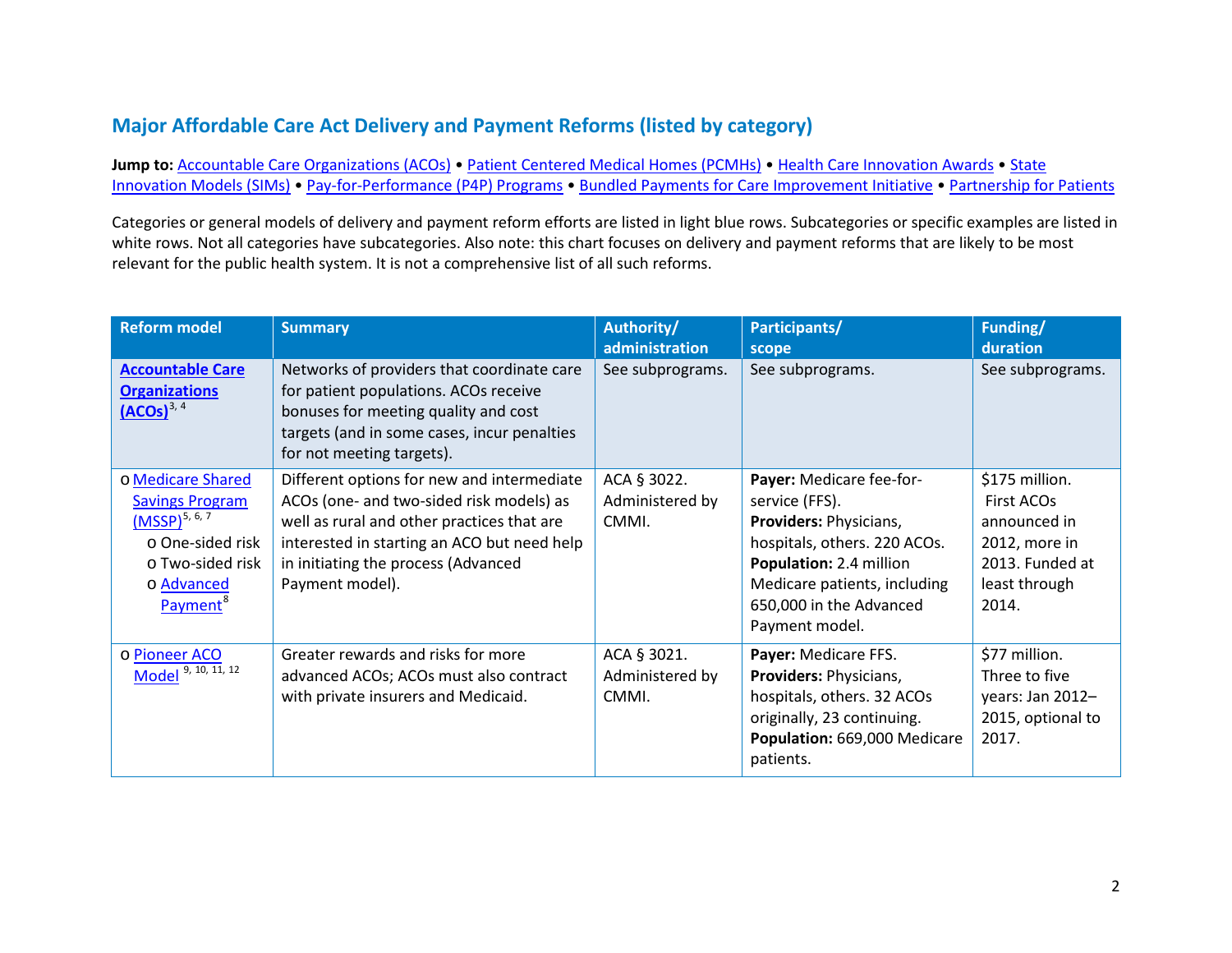<span id="page-2-0"></span>

| <b>Reform model</b>                                                                                                                                      | <b>Summary</b>                                                                                                                                                                                                                                                               | Authority/                                                                                                              | Participants/                                                                                                                                                                    | Funding/                                                                                      |
|----------------------------------------------------------------------------------------------------------------------------------------------------------|------------------------------------------------------------------------------------------------------------------------------------------------------------------------------------------------------------------------------------------------------------------------------|-------------------------------------------------------------------------------------------------------------------------|----------------------------------------------------------------------------------------------------------------------------------------------------------------------------------|-----------------------------------------------------------------------------------------------|
|                                                                                                                                                          |                                                                                                                                                                                                                                                                              | administration                                                                                                          | scope                                                                                                                                                                            | duration                                                                                      |
| <b>Patient Centered</b><br><b>Medical Homes</b><br>$(PCMHS)^{13, 14}$                                                                                    | Primary care practices (PCPs) that receive<br>monthly fees to provide "whole person"<br>enhanced care for patients (primarily those<br>with chronic illnesses).                                                                                                              | See subprograms.                                                                                                        | See subprograms.                                                                                                                                                                 | See subprograms.                                                                              |
| o Multi-payer<br><b>Advanced Primary</b><br><b>Care Practice</b><br><b>Demonstration</b><br>$(MAPCP)^{15, 16, 17}$                                       | Connects Medicare with existing state<br>efforts to coordinate Medicaid and private<br>insurers in supporting PCMH care for<br>chronically ill patients. States are linking<br>PCMHs to health promotion and disease<br>prevention initiatives.                              | <b>Social Security</b><br>Amendments of<br>1967, § 402 (as<br>amended).<br>CMMI linking with<br>state-led efforts.      | Payers: Medicare FFS,<br>Medicaid, private insurers.<br>Providers: 1,200 PCPs<br>expected in 8 states.<br>Population: More than<br>900,000 chronically ill<br>Medicare patients. | \$283 million.<br>Three years:<br>phased in starting<br>July 2011, through<br>2014.           |
| o Federally<br><b>Qualified Health</b><br><b>Center Advanced</b><br><b>Primary Care</b><br>Practice<br><b>Demonstration</b><br><b>(FQHC APCP)</b> 18, 19 | Medicare payments to support FQHCs in<br>adopting medical home practices for most<br>patients and in becoming accredited by the<br>National Committee for Quality Assurance<br>(NCQA) as medical homes.                                                                      | ACA § 3021.<br>Administered by<br>CMMI with the<br><b>Health Resources</b><br>and Services<br>Administration<br>(HRSA). | Payer: Medicare FFS.<br>Providers: 479 FQHCs in 44<br>states.<br>Population: 200,000 Medicare<br>patients.                                                                       | \$42-\$50 million.<br>Three years:<br>November 1,<br>2011-October 31,<br>2014.                |
| o Medicaid Health<br><b>Home State Plan</b><br>Option <sup>20, 21, 22, 23</sup>                                                                          | New option for state Medicaid programs to<br>support medical home care for chronically<br>ill patients. Includes enhanced FMAP<br>(federal payments to states). States must<br>coordinate with the Substance Abuse and<br>mental Health Services Administration<br>(SAMHSA). | ACA § 2703.<br>Administered by<br>the Centers for<br>Medicare &<br><b>Medicaid Services</b><br>$(CMS)$ .                | Payer: Medicaid.<br>Providers: PCPs in 12 states<br>currently (20+ more<br>expected).<br>Population: Chronically ill<br>Medicaid patients.                                       | Ongoing since Jan.<br>2011. Only 2 years<br>of enhanced<br>federal payments<br>to each state. |
| o Comprehensive<br><b>Primary Care</b><br>Initiative (CPCi)<br>24, 25                                                                                    | Similar to MAPCP except that CMMI, rather<br>than the states, coordinates multi-payer<br>efforts.                                                                                                                                                                            | ACA § 3021.<br>Administered by<br>CMMI.                                                                                 | Payers: Medicare FFS,<br>Medicaid, private insurers.<br>Providers: 7 localities, 497<br>PCPs in total.<br>Population: 315,000 Medicare<br>and 16,000 Medicaid patients.          | \$322 million.<br>Four years: 2012-<br>2016.                                                  |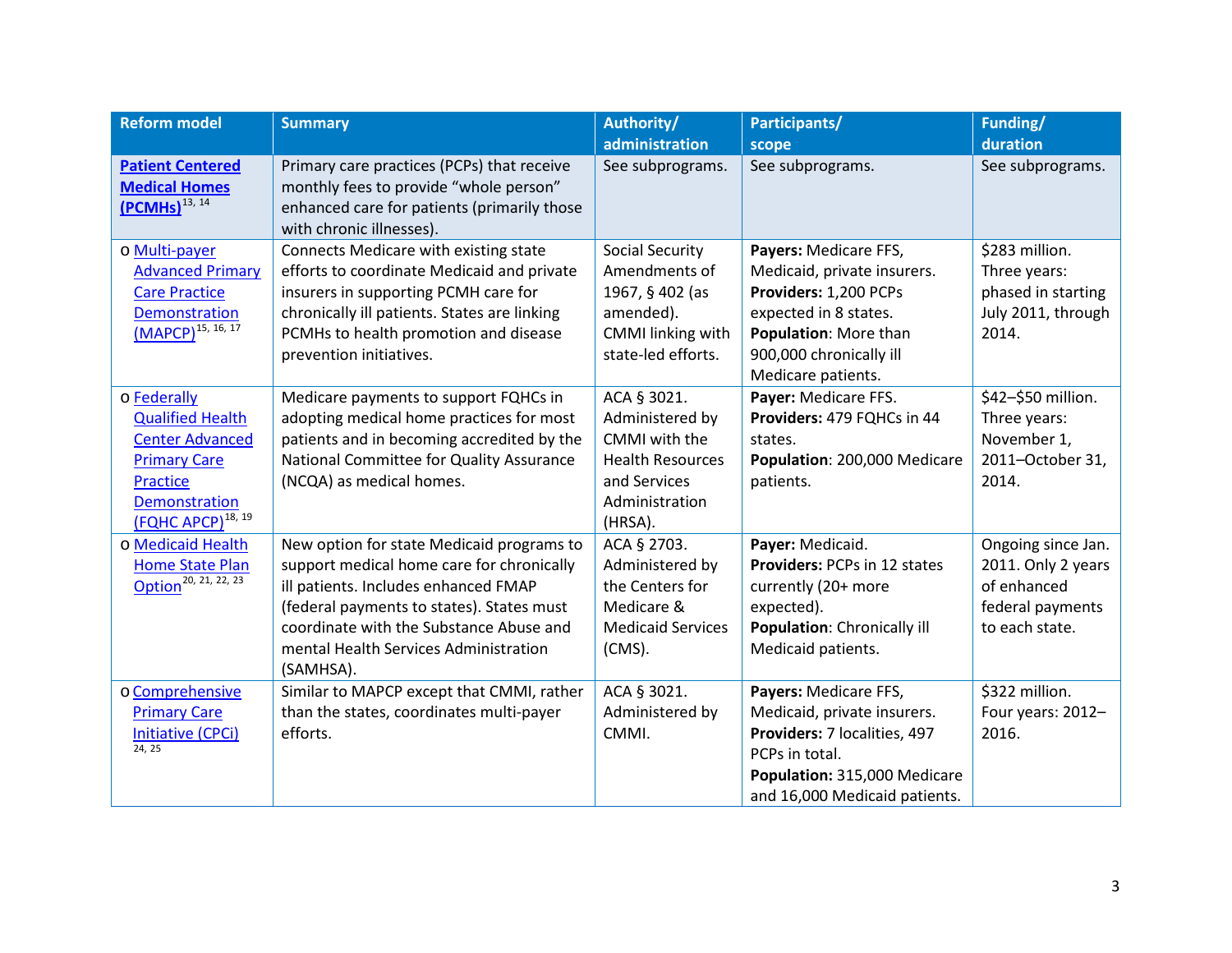<span id="page-3-1"></span><span id="page-3-0"></span>

| <b>Reform model</b>                                                        | <b>Summary</b>                                                                                                                                                                                                                                                                                                                  | Authority/<br>administration            | Participants/<br>scope                                                                                                                                                                                                                      | Funding/<br>duration                                                                                                                                        |
|----------------------------------------------------------------------------|---------------------------------------------------------------------------------------------------------------------------------------------------------------------------------------------------------------------------------------------------------------------------------------------------------------------------------|-----------------------------------------|---------------------------------------------------------------------------------------------------------------------------------------------------------------------------------------------------------------------------------------------|-------------------------------------------------------------------------------------------------------------------------------------------------------------|
| <b>Health Care</b><br><b>Innovation</b><br>Awards <sup>26</sup>            | Funding for organizations that are<br>implementing compelling new ideas to<br>deliver better health, improved care and<br>lower costs. The aim is to identify and test<br>new payment and service delivery models<br>and to rapidly train and deploy a new<br>workforce. Round two funding<br>announcement opened in June 2013. | ACA § 3021.<br>Administered by<br>CMS.  | Participants: 107 providers,<br>payers, local governments,<br>public-private partnerships<br>and multi-payer collaboratives<br>in the 50 states.<br>Population: Medicare,<br>Medicaid and CHIP patients;<br>focus on high-risk populations. | Up to \$1 billion for<br>round one, up to<br>\$1 billion for<br>round two.<br>Awards range<br>from about \$1<br>million to \$30<br>million.<br>Three years. |
| <b>State Innovation</b><br><b>Models (SIM)</b><br>Initiative <sup>27</sup> | Supports the development and testing of<br>state-based models for multi-payer<br>payments and health care delivery system<br>transformation in order to improve health<br>system performance.                                                                                                                                   | See subprograms.                        | See subprograms.                                                                                                                                                                                                                            | Up to \$300<br>million.<br>See subprograms<br>for duration.                                                                                                 |
| o Model Design<br>Awards <sup>28</sup>                                     | Funding to produce a State Health Care<br>Innovation Plan in six months, which will<br>then be used to apply for a second round of<br>Model Testing awards.                                                                                                                                                                     | ACA § 3021.<br>Administered by<br>CMMI. | <b>Participating States: 16.</b><br>Population: Focus on<br>Medicare, Medicaid and<br>Children's Health Insurance<br>Program (CHIP) patients.                                                                                               | About \$32 million<br>in total.<br>Six months.                                                                                                              |
| o Model Pre-Testing<br>Awards <sup>29</sup>                                | Funding to continue working on a<br>comprehensive State Health Care<br>Innovation Plan, which must be completed<br>and submitted to CMS in six months.                                                                                                                                                                          | ACA § 3021.<br>Administered by<br>CMMI. | Participating States: Three.<br>Population: Focus on<br>Medicare, Medicaid and CHIP<br>patients.                                                                                                                                            | About \$4 million<br>in total.<br>Six months.                                                                                                               |
| o Model Testing<br>Awards <sup>30</sup>                                    | Support for states that are ready to<br>implement their State Health Care<br>Innovation Plan; a proposed strategy to use<br>all available state levers to transform the<br>health care delivery system.                                                                                                                         | ACA § 3021.<br>Administered by<br>CMMI. | <b>Participating States: Six.</b><br>Population: Focus on<br>Medicare, Medicaid and CHIP<br>patients.                                                                                                                                       | Over \$250 million<br>in total.<br>42 months.                                                                                                               |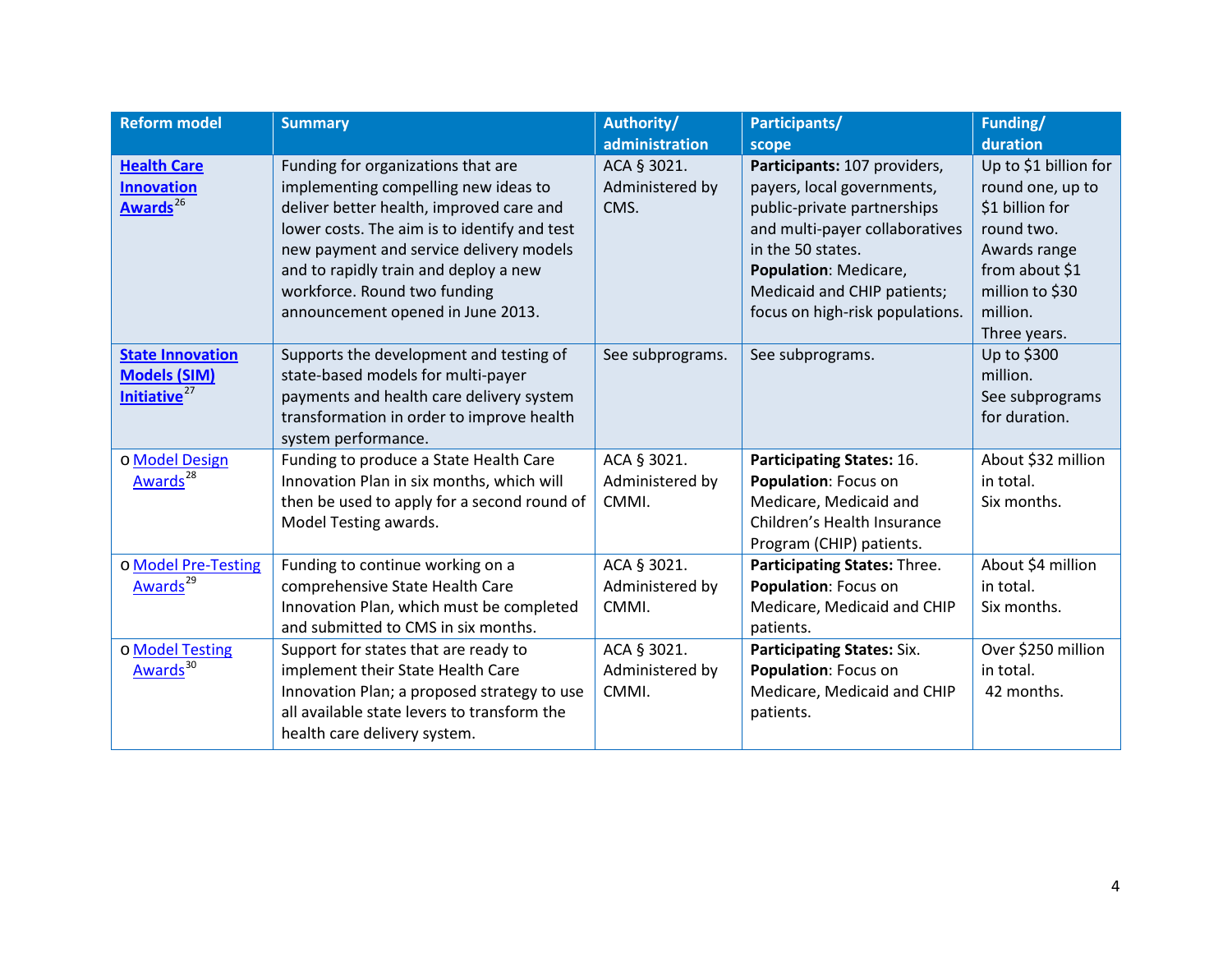<span id="page-4-1"></span><span id="page-4-0"></span>

| <b>Reform model</b>          | <b>Summary</b>                               | Authority/       | Participants/                        | Funding/           |
|------------------------------|----------------------------------------------|------------------|--------------------------------------|--------------------|
|                              |                                              | administration   | scope                                | duration           |
| Pay-for-                     | Various efforts to incentivize quality and   | See subprograms. | See subprograms.                     | See subprograms.   |
| <b>Performance (P4P)</b>     | efficiency in patient care and move the      |                  |                                      |                    |
| Programs <sup>31</sup>       | health care system away from volume-         |                  |                                      |                    |
|                              | based payments. P4P does not refer to a      |                  |                                      |                    |
|                              | specific program but, rather, is a           |                  |                                      |                    |
|                              | categorization of certain types of programs. |                  |                                      |                    |
| o Hospital Value-            | Medicare FFS payments to hospitals will      | ACA § 3001 (for  | Payer: Medicare FFS.                 | Ongoing since Oct. |
| based Purchasing             | depend in part on their performance on a     | FFS payments to  | Providers: Nearly all Medicare       | 2012. New          |
| $(VBP)^{32, 33}$             | range of quality and patient-experience      | hospitals).      | hospitals and, eventually,           | hospital measures  |
|                              | measures. The ACA also requires CMS to       | Administered by  | SNFs and physicians.                 | to be introduced   |
|                              | implement this program for Medicare          | CMS.             | <b>Population: Medicare patients</b> | over time, along   |
|                              | payments to skilled nursing facilities (via  |                  | of affected providers.               | with new           |
|                              | SNF fees) and physicians (via the physician  | (SNF: § 3006.    |                                      | providers.         |
|                              | fee schedule, or PFS) in the future.         | PFS: § 3007.)    |                                      |                    |
| o Hospital                   | Medicare payments to hospitals will be       | ACA § 3025.      | Payer: Medicare FFS.                 | Ongoing since Oct. |
| <b>Readmissions</b>          | reduced for "excessive readmissions,"        | Administered by  | Providers: Nearly all Medicare       | 2012. New          |
| <b>Reduction</b>             | determined through a comparison of           | CMS.             | hospitals.                           | measures to be     |
| Program <sup>34</sup>        | hospitals' performances with national        |                  | <b>Population: Medicare patients</b> | introduced over    |
|                              | averages.                                    |                  | of affected providers.               | time.              |
| <b>Bundled Payments</b>      | Medicare is testing four new payment         | ACA § 3023.      | Payer: Medicare FFS.                 | \$118 million.     |
| for Care                     | approaches; all involve providing one        | Administered by  | Providers: Hospitals,                | Three years:       |
| <b>Improvement</b>           | bundled payment to multiple providers to     | CMS.             | physicians and community             | 2013-2015.         |
| Initiative <sup>35, 36</sup> | encourage greater coordination and           |                  | providers.                           |                    |
|                              | efficiency of care.                          |                  | <b>Population: Medicare patients</b> |                    |
|                              |                                              |                  | of affected providers.               |                    |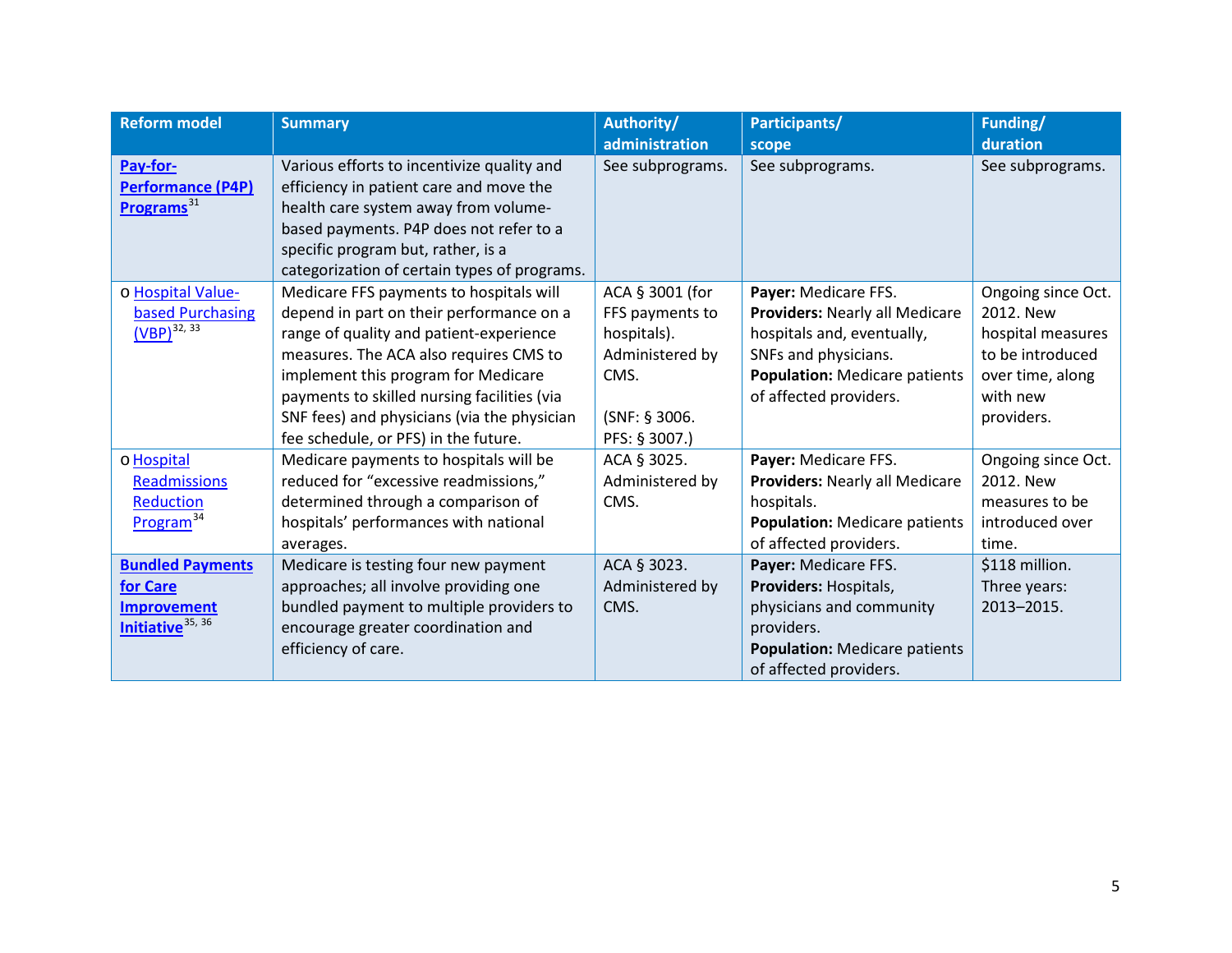<span id="page-5-39"></span><span id="page-5-38"></span><span id="page-5-37"></span><span id="page-5-36"></span><span id="page-5-35"></span><span id="page-5-34"></span><span id="page-5-33"></span><span id="page-5-32"></span><span id="page-5-31"></span><span id="page-5-30"></span><span id="page-5-29"></span><span id="page-5-28"></span><span id="page-5-27"></span><span id="page-5-26"></span><span id="page-5-25"></span><span id="page-5-24"></span><span id="page-5-23"></span><span id="page-5-22"></span><span id="page-5-21"></span><span id="page-5-20"></span><span id="page-5-19"></span><span id="page-5-18"></span><span id="page-5-17"></span><span id="page-5-16"></span><span id="page-5-15"></span><span id="page-5-14"></span><span id="page-5-13"></span><span id="page-5-12"></span><span id="page-5-11"></span><span id="page-5-10"></span><span id="page-5-9"></span><span id="page-5-8"></span><span id="page-5-7"></span><span id="page-5-6"></span><span id="page-5-5"></span><span id="page-5-4"></span><span id="page-5-3"></span><span id="page-5-2"></span><span id="page-5-1"></span><span id="page-5-0"></span>

| <b>Reform model</b>          | <b>Summary</b>                             | Authority/       | Participants/                  | Funding/          |
|------------------------------|--------------------------------------------|------------------|--------------------------------|-------------------|
|                              |                                            | administration   | scope                          | duration          |
| <b>Partnership for</b>       | Initiative aimed at reducing hospital      | See subprograms. | See subprograms.               | See subprograms.  |
| Patients <sup>37</sup>       | acquired infections (HAIs) by 40 percent   |                  |                                |                   |
|                              | and unnecessary readmissions by 20         |                  |                                |                   |
|                              | percent by the end of 2013.                |                  |                                |                   |
| o Community-based            | Per-discharge payments to community-       | ACA § 3026.      | Payer: Medicare FFS.           | Up to \$500       |
| <b>Care Transitions</b>      | based organizations that partner with      | Administered by  | Providers: Eligible community- | million.          |
| Program (CCTP) <sup>38</sup> | hospitals and other providers to offer a   | CMMI.            | based organizations that apply | Five years: 2011- |
|                              | continuum of care transition services as a |                  | (currently 102 organizations). | 2015. Two year    |
|                              | means of reducing unnecessary              |                  | Population: "High-risk"        | agreements that   |
|                              | readmissions.                              |                  | Medicare patients.             | can be extended.  |
| o Hospital                   | Funding for state, regional, and national  | ACA § 3021.      | Payer: CMMI.                   | \$230 million to  |
| <b>Engagement</b>            | hospital networks. Additional funding for  | Administered by  | Providers: 26 networks         | date, up to \$500 |
| Networks <sup>39</sup>       | expert organizations to identify and       | CMMI.            | supporting more than 3,700     | million in total. |
|                              | disseminate HAI-reduction best practices   |                  | hospitals in the 50 states.    | Ongoing since     |
|                              | and resources and to track hospitals'      |                  | Population: n/a.               | April 2011.       |
|                              | progress toward meeting quality measures.  |                  |                                |                   |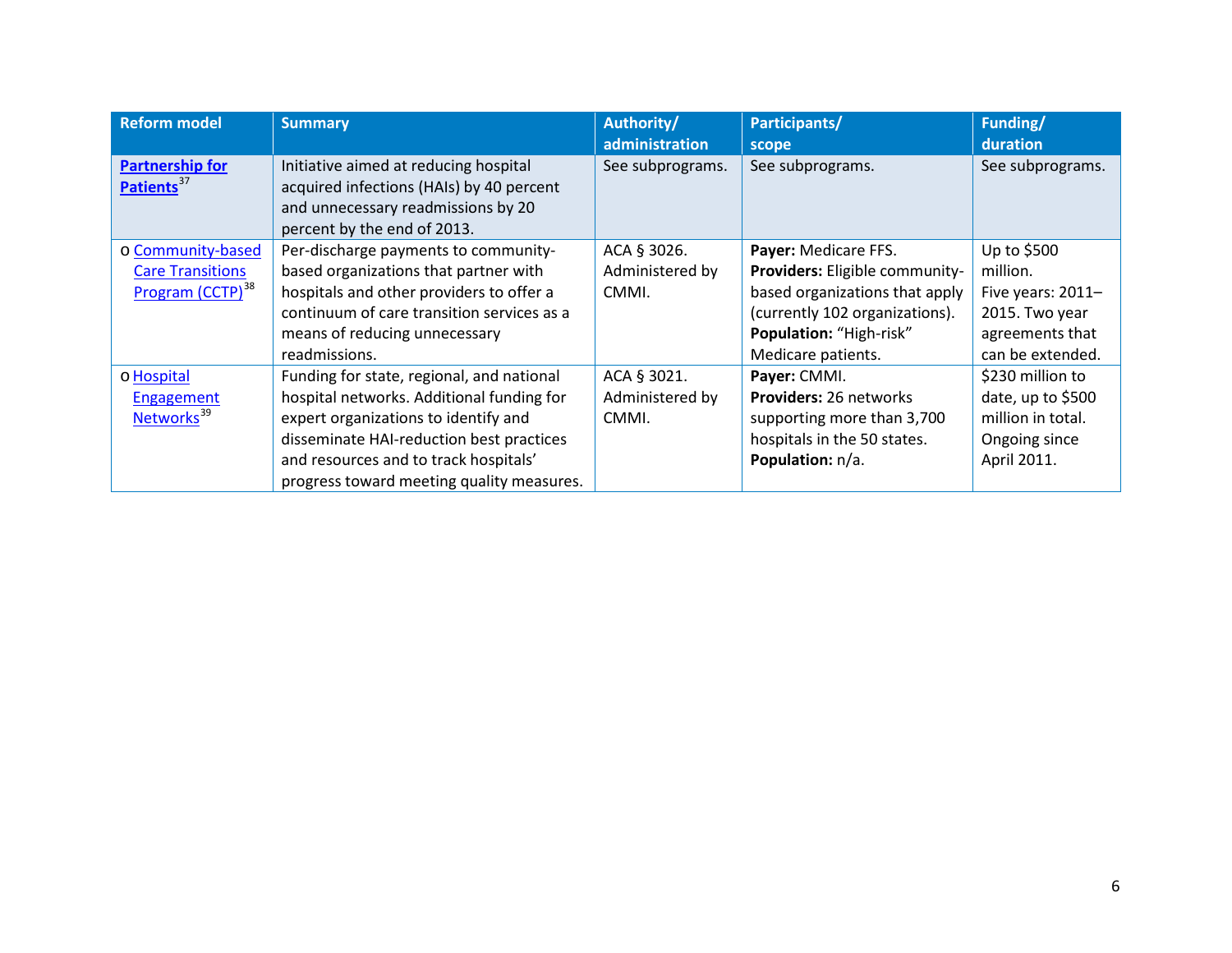<http://innovation.cms.gov/initiatives/ACO/><br><sup>4</sup> See Frakt and Mayes (note 2).

 $^5$  Centers for Medicare & Medicaid Services. Shared Savings Program. Updated April 30, 2013.

[http://www.cms.gov/Medicare/Medicare-Fee-for-Service-](http://www.cms.gov/Medicare/Medicare-Fee-for-Service-Payment/sharedsavingsprogram/index.html?redirect=/sharedsavingsprogram/)

[Payment/sharedsavingsprogram/index.html?redirect=/sharedsavingsprogram/](http://www.cms.gov/Medicare/Medicare-Fee-for-Service-Payment/sharedsavingsprogram/index.html?redirect=/sharedsavingsprogram/)<br><sup>6</sup> Centers for Medicare & Medicaid Services. First Accountable Care Organizations under the Medicare Shared Savings Program. April 2012.

[https://www.cms.gov/apps/media/press/factsheet.asp?Counter=4334&intNumPerPage=10&checkDate=&checkKey=2&src](https://www.cms.gov/apps/media/press/factsheet.asp?Counter=4334&intNumPerPage=10&checkDate=&checkKey=2&srchType=2&numDays=0&srchOpt=0&srchData=accountable+care&keywordType=All&chkNewsType=6&intPage=&showAll=1&pYear=&year=0&desc=&cboOrder=date) [hType=2&numDays=0&srchOpt=0&srchData=accountable+care&keywordType=All&chkNewsType=6&intPage=&showAll=1](https://www.cms.gov/apps/media/press/factsheet.asp?Counter=4334&intNumPerPage=10&checkDate=&checkKey=2&srchType=2&numDays=0&srchOpt=0&srchData=accountable+care&keywordType=All&chkNewsType=6&intPage=&showAll=1&pYear=&year=0&desc=&cboOrder=date) [&pYear=&year=0&desc=&cboOrder=date](https://www.cms.gov/apps/media/press/factsheet.asp?Counter=4334&intNumPerPage=10&checkDate=&checkKey=2&srchType=2&numDays=0&srchOpt=0&srchData=accountable+care&keywordType=All&chkNewsType=6&intPage=&showAll=1&pYear=&year=0&desc=&cboOrder=date)

<sup>7</sup> Centers for Medicare & Medicaid Services. Department of Health and Human Services Fiscal Year 2014 Justification of Estimates for Appropriations Committees. No date[. http://www.cms.gov/About-CMS/Agency-](http://www.cms.gov/About-CMS/Agency-Information/PerformanceBudget/Downloads/FY2014-CJ-Final.pdf)

[Information/PerformanceBudget/Downloads/FY2014-CJ-Final.pdf](http://www.cms.gov/About-CMS/Agency-Information/PerformanceBudget/Downloads/FY2014-CJ-Final.pdf)<br><sup>8</sup> Center for Medicare & Medicaid Innovation. Advanced Payment ACO Model. No date.

<http://innovation.cms.gov/initiatives/Advance-Payment-ACO-Model/index.html><br><sup>9</sup> Center for Medicare & Medicaid Innovation. Pioneer ACO Model. No date. http://innovation.cms.gov/initiatives/Pioneer-<br>ACO-Model/

<sup>10</sup> Center for Medicare & Medicaid Innovation. Pioneer Accountable Care Organization Model: general fact sheet. Updated

September 2012.<http://www.innovations.cms.gov/Files/fact-sheet/Pioneer-ACO-General-Fact-Sheet.pdf><br><sup>11</sup> Center for Medicare & Medicaid Innovation. One Year of Innovation: Taking Action to Improve Care and Reduce Costs.<br>Jan

<sup>12</sup> Centers for Medicare & Medicaid Services. Pioneer Accountable Care Organizations succeed in improving care, lowering costs. July 16, 2013. [https://www.cms.gov/Newsroom/MediaReleaseDatabase/Press-Releases/2013-Press-Releases-](https://www.cms.gov/Newsroom/MediaReleaseDatabase/Press-Releases/2013-Press-Releases-Items/2013-07-16.html)

[Items/2013-07-16.html](https://www.cms.gov/Newsroom/MediaReleaseDatabase/Press-Releases/2013-Press-Releases-Items/2013-07-16.html)<br><sup>13</sup> Agency for Healthcare Research and Quality. Patient Centered Medical Home Resource Center. No date. [http://www.pcmh.ahrq.gov/portal/server.pt/community/pcmh\\_\\_home/1483](http://www.pcmh.ahrq.gov/portal/server.pt/community/pcmh__home/1483)

<sup>14</sup> Medicare Learning Network, Centers for Medicare & Medicaid Services. CMS Medicare FFS Provider e-News. August 22, 2012.<http://www.cms.gov/Outreach-and-Education/Outreach/FFSProvPartProg/Downloads/2012-08-22e-News.pdf> 15 Center for Medicare & Medicaid Innovation. Multi-payer Advanced Primary Care Practice. No date.

<http://innovation.cms.gov/initiatives/Multi-Payer-Advanced-Primary-Care-Practice/><br><sup>16</sup> Centers for Medicare & Medicaid Services. Multi-payer Advanced Primary Care Practice (MAPCP) Demonstration fact

sheet. Updated April 2012. [http://www.cms.gov/Medicare/Demonstration-](http://www.cms.gov/Medicare/Demonstration-Projects/DemoProjectsEvalRpts/downloads/mapcpdemo_Factsheet.pdf)[Projects/DemoProjectsEvalRpts/downloads/mapcpdemo\\_Factsheet.pdf](http://www.cms.gov/Medicare/Demonstration-Projects/DemoProjectsEvalRpts/downloads/mapcpdemo_Factsheet.pdf)

<sup>17</sup> Centers for Medicare & Medicaid Services. CMS introduces new Center for Medicare and Medicaid Innovation, initiatives<br>to better coordinate health care. November 16, 2010. http://www.cms.gov/apps/media/press/release.as

 $18$  Center for Medicare & Medicaid Innovation. FQHC Advanced Primary Care Practice Demonstration. No date. <http://innovation.cms.gov/initiatives/FQHCs/>

<sup>19</sup> Center for Medicare & Medicaid Innovation. Federally Qualified Health Center Demonstration frequently asked

questions. Updated December 2011.<http://www.innovations.cms.gov/initiatives/FQHCs/FQHC-FAQs.html> 20 Centers for Medicare & Medicaid Services. Health Homes. No date[. http://www.medicaid.gov/Medicaid-CHIP-Program-](http://www.medicaid.gov/Medicaid-CHIP-Program-Information/By-Topics/Long-Term-Services-and-Support/Integrating-Care/Health-Homes/Health-Homes.html)[Information/By-Topics/Long-Term-Services-and-Support/Integrating-Care/Health-Homes/Health-Homes.html](http://www.medicaid.gov/Medicaid-CHIP-Program-Information/By-Topics/Long-Term-Services-and-Support/Integrating-Care/Health-Homes/Health-Homes.html) <sup>21</sup> Integrated Care Resource Center. State Health Home CMS proposal status. November 2012.

[http://www.chcs.org/usr\\_doc/HHMap\\_v9.pdf](http://www.chcs.org/usr_doc/HHMap_v9.pdf)

 $1$  Institute for Healthcare Improvement. IHI Triple Aim Initiative. 2013. <http://www.ihi.org/offerings/Initiatives/TripleAim/Pages/default.aspx>

<sup>&</sup>lt;sup>2</sup> Frakt AB, Mayes R. Beyond capitation: how new payment experiments seek to find the 'sweet spot' in amount of risk providers and payers bear. *Health Affairs*, September 2012. <http://content.healthaffairs.org/content/31/9/1951.full>

 $3$  Center for Medicare & Medicaid Innovation. Accountable Care Organizations: general information. No date.